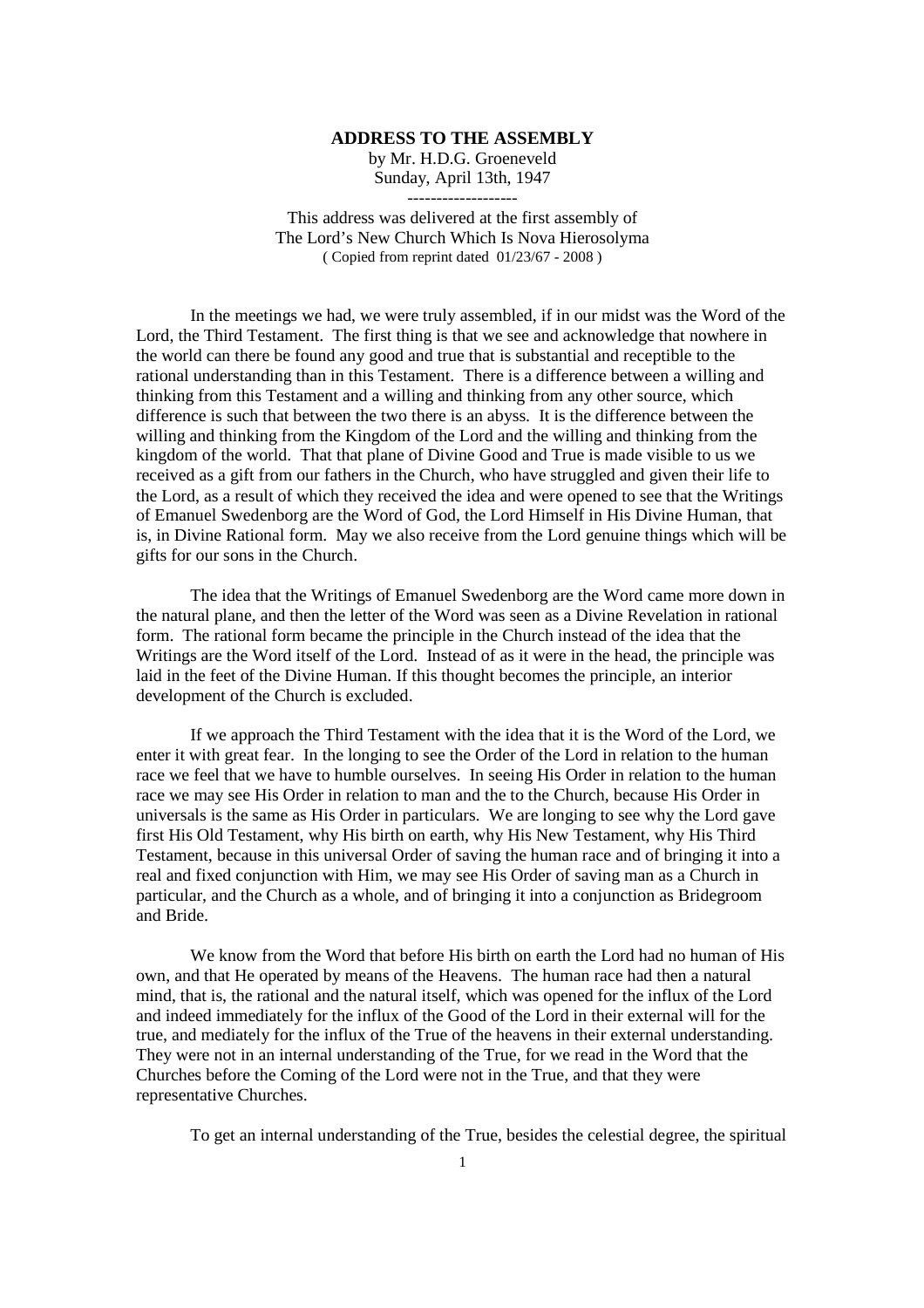and the natural degrees of the human mind had to become active too, but on account of the fall of the human race they have to become active separated from the evils and falsities of every former degree. By the opening of the degrees the Lord had to be present more externally in their will, while the interiors of the their external will were more and more closed; and at the same time the Lord had to descend with the True itself more externally in the Heavens. At last the Heavens and the earth would meet each other. A total destroying of the Heavens and the earth would be at hand, because there would be no power in the human for the conjunction of the heavens and the earth with the Lord. This was the moment that the True itself of the Lord made His conjunction with the human. The Lord made then a plane in His Human for the influx of the Good itself.

The meeting of the Heavens and the earth we see represented in the New Testament by the betrothal of Joseph and the virgin Mary. According to the Word Joseph represents the true of the Heavens and the virgin Mary the love of the true. That Mary represents the love of the true we can see because the immediate influx was the influx of the Good in the external will for the true. We read in the New Testament, (Matthew 1:19,20): "Then Joseph her husband (man?) being (a) just (man), and not willing to make her a public example, was minded to put her away privily. But while he thought on these things, behold, the angel of the Lord appeared unto him in dream, saying, Joseph, thou son of David, fear not to take unto thee Mary they wife, for that which is conceived in her is of the Holy Spirit." And in verse 24, we read, "then Joseph, being raised from sleep did as the angel of the Lord had bidden him, and took unto him his wife." Here we see that the True of the Heavens in the natural was minded to leave a conjunction with the human race, because, being just, it was unable to see that another True could being the human race on a real plane of life, but after being in a dream, that is, in an unconscious natural state, the True of the Heavens saw the new plane of life on which it has to operate. We hear here the word of the Lord, "O Father, not My will but Thine be done." The mediate influx of the True of the Heavens was no longer now in the external, but in the interior understanding of the human race.

If we see the Order in relation to man, the Lord operates thus before His birth as it were in man mediate through the True of Heaven in man in his external understanding and immediately in his external will for the True. That there is an operation through the True of Heaven we can see in the Word where we read that the understanding can be raised into the light of heaven. This True of Heaven is the objective of man, and the objectives of the man of the Church make the objective of the Church. The objectives of the men of the Church being in the beginning external must be led and instructed out of the light of the Doctrine of the Church, being spiritual out of celestial origin. This leading and instruction is thus a leading and instruction of the understanding of the men of the Church.

By the influx of the True of heaven into the external understanding of man his understanding is open for the truths for the real plane of life in the natural mind. In this mind all evils and falsities are hidden which prevent man from seeing not only the real plane of life but also the genuine true of heaven, thus a more interior objective. For this plane of life there must be leading and instruction by those who are called by the Lord to lead the human race by the truths to the good of life. Truths must come into existence which will be come as laws, in the beginning as external laws, later as interior laws, by which man may see that by surpassing them he prevents the coming into existence of his genuine plane of life, and thus prevents the influx of the Lord in his external will for the true.

When the true of heaven becomes more concrete to man, that is, to the natural plane, and the influx of the Lord has come in the outermost of his external will, the Lord forms in